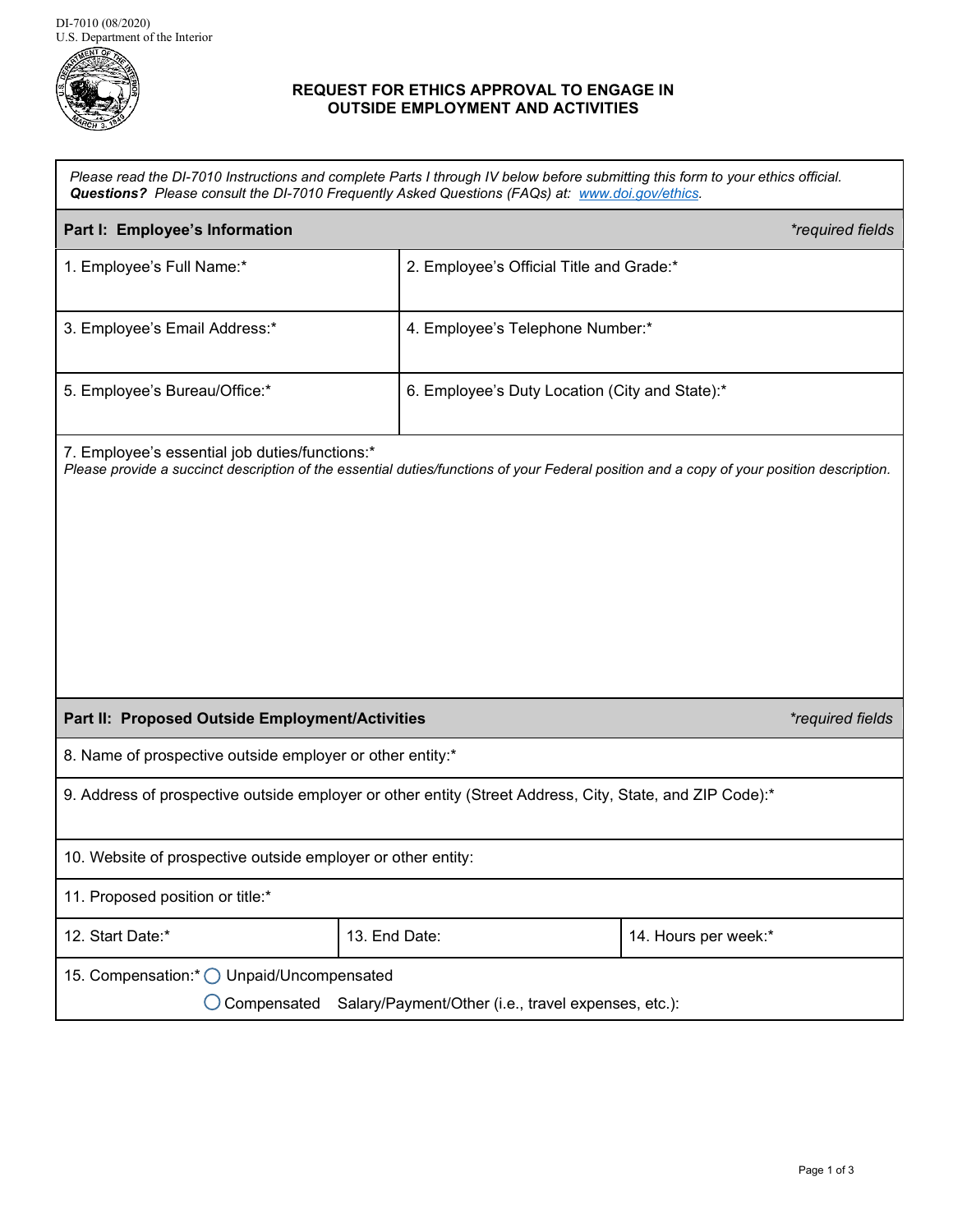## 16. Description:\*

| TO. Description:<br>Please provide a description of: (a) the nature of the proposed outside employment/activities; (b) whether the proposed<br>employment/activities relate to the duties/functions of your Federal position and/or the work of the Department; and (c) any additional<br>relevant information.<br>Part III: Employee's Signature<br>17. Employee Certification                                                                                                                                                                                                                                                                                                                                                                                                                                                         |                              |                                  | *required fields |  |  |
|-----------------------------------------------------------------------------------------------------------------------------------------------------------------------------------------------------------------------------------------------------------------------------------------------------------------------------------------------------------------------------------------------------------------------------------------------------------------------------------------------------------------------------------------------------------------------------------------------------------------------------------------------------------------------------------------------------------------------------------------------------------------------------------------------------------------------------------------|------------------------------|----------------------------------|------------------|--|--|
| By signing, I affirm that the information above is true, complete, and correct to the best of my knowledge. I understand<br>that my supervisor and an ethics official will review this information, and an ethics official will provide further written<br>guidance as to whether I am approved to participate in the proposed outside employment/activities described above. I<br>also affirm that I currently have no official duties/functions involving a matter that affects the outside entity and will<br>disqualify myself from future participation in official matters that could directly affect the outside employer/entity. By<br>signing, I affirm that I will submit a revised request upon significant change in either the nature of the outside<br>employment/activities or my official duties/functions or position. |                              |                                  |                  |  |  |
| 18. Employee's Signature:*                                                                                                                                                                                                                                                                                                                                                                                                                                                                                                                                                                                                                                                                                                                                                                                                              |                              |                                  | 19. Date:*       |  |  |
| Part IV: For the Supervisor                                                                                                                                                                                                                                                                                                                                                                                                                                                                                                                                                                                                                                                                                                                                                                                                             |                              |                                  | *required fields |  |  |
| 20. Supervisory Recommendation                                                                                                                                                                                                                                                                                                                                                                                                                                                                                                                                                                                                                                                                                                                                                                                                          |                              |                                  |                  |  |  |
| I affirm that I have reviewed the information included on and attached to this form, and I have also considered whether<br>the proposed outside employment/activities would require the employee's disqualification as a result of the proposed<br>outside employment/activities from matters so central or critical to the performance of the employee's official duties that<br>the employee's ability to perform the duties/functions of the Federal position would be materially impaired. Further, I<br>hereby:<br>◯ RECOMMEND<br>$\bigcirc$ DO NOT RECOMMEND that the employee's request to engage in the proposed outside<br>employment/activities be approved by the ethics official.                                                                                                                                           |                              |                                  |                  |  |  |
| 21. Supervisor's Full Name:*                                                                                                                                                                                                                                                                                                                                                                                                                                                                                                                                                                                                                                                                                                                                                                                                            | 22. Supervisor's Signature:* |                                  | 23. Date:*       |  |  |
| 24. Supervisor's Telephone Number:*                                                                                                                                                                                                                                                                                                                                                                                                                                                                                                                                                                                                                                                                                                                                                                                                     |                              | 25. Supervisor's Email Address:* |                  |  |  |
|                                                                                                                                                                                                                                                                                                                                                                                                                                                                                                                                                                                                                                                                                                                                                                                                                                         |                              |                                  |                  |  |  |